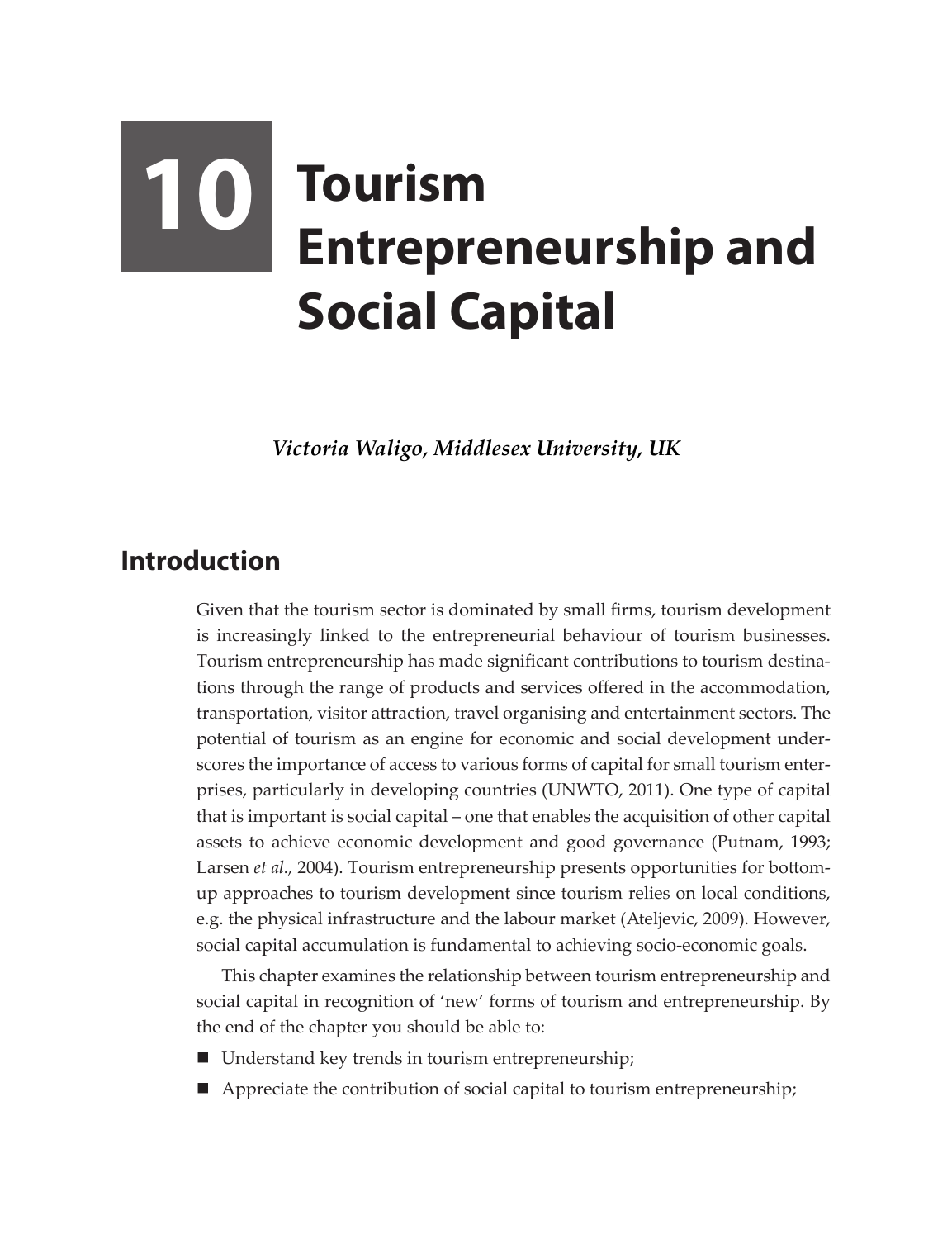Consider investment in social capital and adaptation to local contexts as logical processes of tourism entrepreneurship in developing/remote destinations.

The chapter begins with a review of tourism entrepreneurship and the role of social capital before the nexus between the two concepts is discussed. The chapter then describes a case study of tourism entrepreneurship in Kenya, East Africa before drawing conclusions.

## **Tourism entrepreneurship: key trends**

Entrepreneurship symbolises value creation with a potential change to the status quo in the market – an innovative process which Schumpeter (1934) referred to as creative destruction (Smilor, 1997). Early tourism entrepreneurship is evidenced in initiatives such as Thomas Cook, the UK international travel company founded in 1841, and Southwest Airlines, the US low-cost airline set up in 1949, in their attempts to circumvent social and market failures. At the destination level, entrepreneurship underpins policy objectives for tourism development in many regions of the world (Ateljevic and Page, 2009). Previously, the lack of responsibility for tourism developments and the absence of national policies resulted in adhoc strategies (Page and Thorn, 1997). Tourism development then transformed from *boosterism* (promoting tourism growth) to *sustainable*, with priorities changing from growth targets to strategic planning (Hall, 2000). These days, value creation can focus on social value creation, economic value creation or a combination of both (Meyskens *et al*., 2010). Likewise, the primary market impact can be forprofit or purely focussed on social impact depending on the mission (Neck *et al.,* 2009). The difference lies in the relative priority given to social or economic goals.

There is a move towards social entrepreneurship in tourism, e.g. by using ecotourism as a tool for poverty alleviation in developing countries such as Malaysia (UNWTO Knowledge Network, 2015). Social entrepreneurship draws its identity from both the social and entrepreneurship sectors and social enterprises are hybrid organisations that possess characteristics of both commercial and non-profit ventures (Certo and Miller, 2008; Miller and Wesley, 2010). The mission of social enterprises is to create social value for the public good, unlike commercial enterprises which aim to gain private profit (Austin *et al*., 2006). However, a number of constraints have been identified with tourism entrepreneurship including limited access to finance, low skills and high operational costs such that private-public sector cooperation is necessary (Ateljevic, 2009) especially in developing countries where the private sector is inexperienced and government support is deficient. As such, social enterprises tend to address unmet social needs due to market and government failures (Dufays and Huybrechts, 2014). Furthermore, entrepreneur